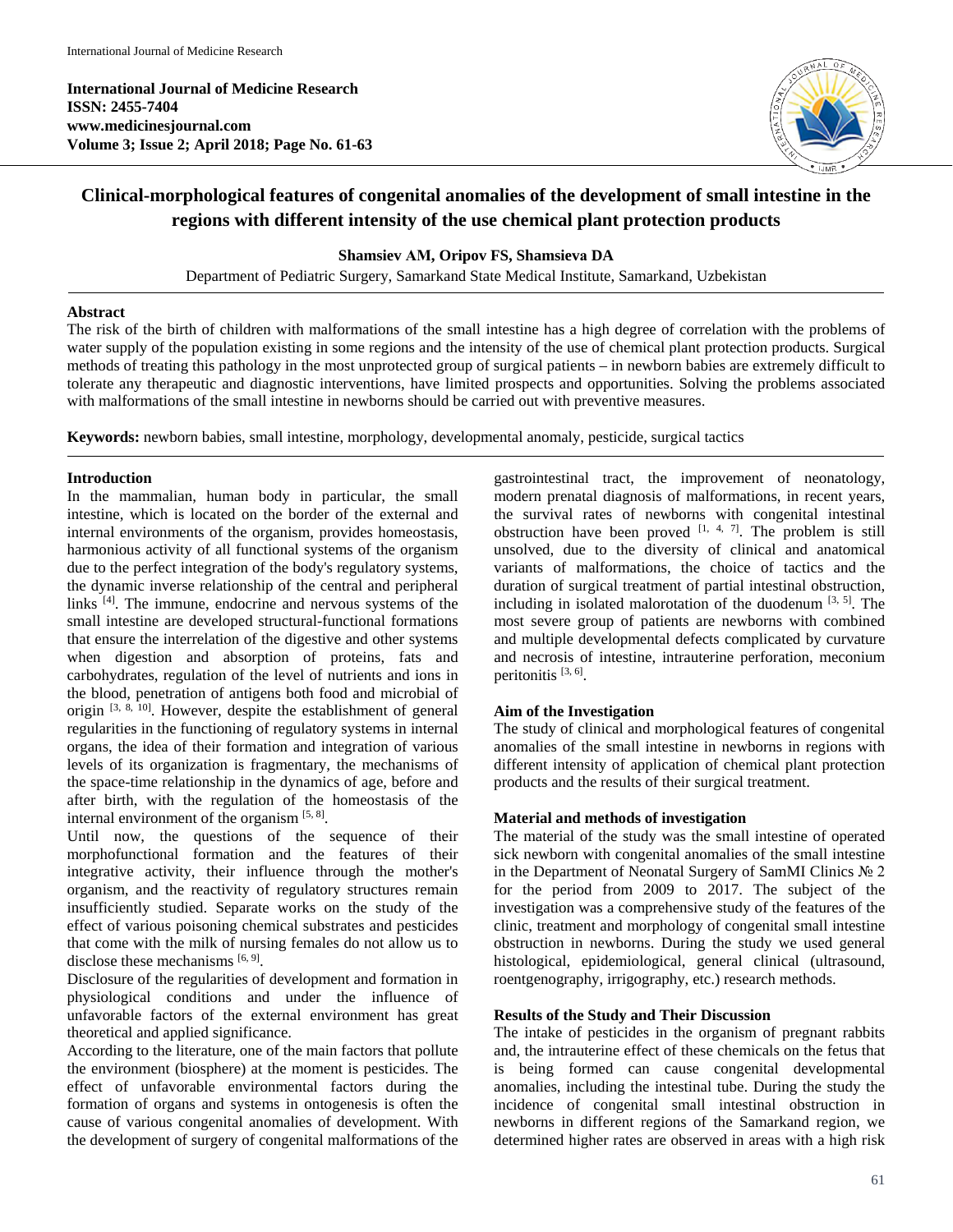of negative effects of pesticides, i.e. with irrigated farmlands with a relatively low level of supply of tap water, intensive use of plant protection against insects and pests. It is obvious that the level of pesticide intake into the human body is through drinking water.

For 2009-2017 years the number of newborns registered in the Samarkand region with an anomaly of development of the small intestine was 171 cases for 656289 live births. The overall incidence of congenital small intestinal obstruction in the Samarkand region is 1 per 3838 births. In areas with the highest risk of pesticides action, this indicator was 1 for 3519 live births, and in the region by centralized water supply and low application of agrochemicals, this indicator was noticeably low  $-1/5683,1$ .

In order to solve the objective, we studied the results of surgical treatment of 171 newborns with congenital small intestinal obstruction hospitalized in the 2nd clinic of SamMI for this period. From 171 hospitalized in the 2nd SamMI clinic with this pathology for the period from 2009 to 2017, boys were  $107$  (62,6%), girls – 64 (37,4%). In the structure of the causes of the disease, atresia of various types predominated (figure 2), which occurred in 135 (78,9%) operated infants. Stenosis of the small intestine was 7 (4,1%). Malrotation was diagnosed somewhat more often (26 (15,2%)), ileus on the gut doubling (figure 2) was noted only in 3 (1,8%) of newborns, 2/3 of the defects were attributed to abnormalities of the jejunum, the remaining 1/3 were due to ileum.



**Fig 1:** Atresia of jejunum.



**Fig 2:** Segmental Doubling of Small Intestine.

When a child enters a specialized department of surgery, a newborn in the 2nd clinic of Sam MI, along with an

assessment of the clinical picture of the disease, required radiographs of the abdominal cavity in the vertical position of the child. For this defect, the characteristic radiographic semiotics is the presence of multiple horizontal fluid levels in the stretched loops of intestine. Irrigography was performed for limited indications with suspected dynamic intestinal obstruction, acute form of Hirchsprung's disease and malorotation. Water-soluble X-ray contrast preparations were used for irrigography. A characteristic sign of congenital small intestinal obstruction on irrigograms is, so-called, the "microcolon" symptom (figure 3).

Diagnostic procedures were carried out in parallel with short preoperative preparation within 12-24 hours. At the same time, hemodynamics, respiration, body temperature, diuresis were monitored, an oro- or nasogastric tube for decompression of the stomach was established, infusion therapy was started, aimed at correcting the acid-base state and electrolyte disturbances and eliminating hypovolemia.



**Fig 3:** Irrigography: microcolon against the background of sharply inflated intestine loops.

As the operative approach, right-sided transrectal laparotomy  $(in 140 - 81,9% of cases)$  was used in most children, and the upper (in  $23 - 13,5\%$  of cases) and mid-median laparotomy  $(in 8 - 4.7\% \text{ of cases})$  interventions were used less frequent.

During the choice the tactic of surgical treatment, babies with congenital intestinal obstruction were given preference for one-stage radical interventions – primary formation of small intestine – small intestinal anastomoses and membrane excision, which were performed in 134 (78,4%) patients (table 1). In the presence of cord-like atresia of the underlying parts of the small intestine (figure 4), as well as in patients with diffuse peritonitis, it was necessary to perform the first stage of excretion of ileo- or einostomies (in 37 – 21, 6% cases).

**Table 1:** Types of surgical interventions in congenital obstruction of small intestine,  $n=171$ 

| <b>Type of intervention</b>    | abs. | $\frac{0}{0}$ |
|--------------------------------|------|---------------|
| Anastomosis between intestines | 99   | 57 Q          |
| Formation of stoma             |      | 21.6          |
| Membrane excision              |      |               |